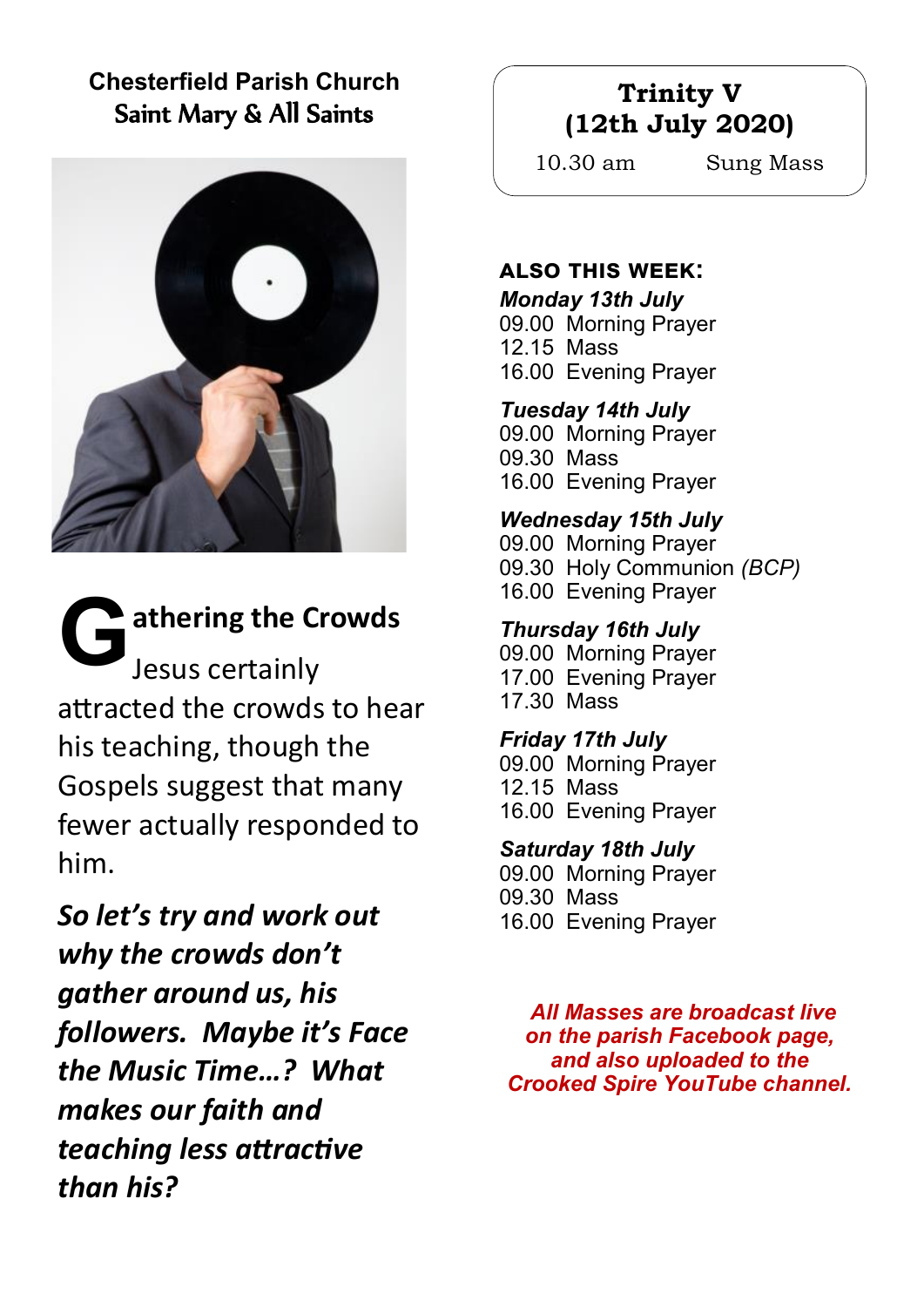# **TRINITY V - SUNG MASS**

## **Collect Prayer**

Almighty and everlasting God, by whose Spirit the whole body of the Church is governed and sanctified: hear our prayer which we offer for all your faithful people, that in their vocation and ministry they may serve you in holiness and truth to the glory of your name; through our Lord and Saviour Jesus Christ, who is alive and reigns with you, in the unity of the Holy Spirit, one God, now and for ever. **Amen**

## **Romans 8.1-11**

A reading from the letter of Paul to the Romans There is therefore now no condemnation for those who are in Christ Jesus. For the law of the Spirit of life in Christ Jesus has set you free from the law of sin and of death. For God has done what the law, weakened by the flesh, could not do: by sending his own Son in the likeness of sinful flesh, and to deal with sin, he condemned sin in the flesh, so that the just requirement of the law might be fulfilled in us, who walk not according to the flesh but according to the Spirit. For those who live according to the flesh set their minds on the things of the flesh, but those who live according to the Spirit set their minds on the things of the Spirit. To set the mind on the flesh is death, but to set the mind on the Spirit is life and peace. For this reason the mind that is set on the flesh is hostile to God; it does not submit to God's law indeed it cannot, and those who are in the flesh cannot please God.

But you are not in the flesh; you are in the Spirit, since the Spirit of God dwells in you. Anyone who does not have the Spirit of Christ does not belong to him. But if Christ is in you, though the body is dead because of sin, the Spirit is life because of righteousness. If the Spirit of him who raised Jesus from the dead dwells in you, he who raised Christ from the dead will give life to your mortal bodies also through his Spirit that dwells in you.

## **Thanks be to God**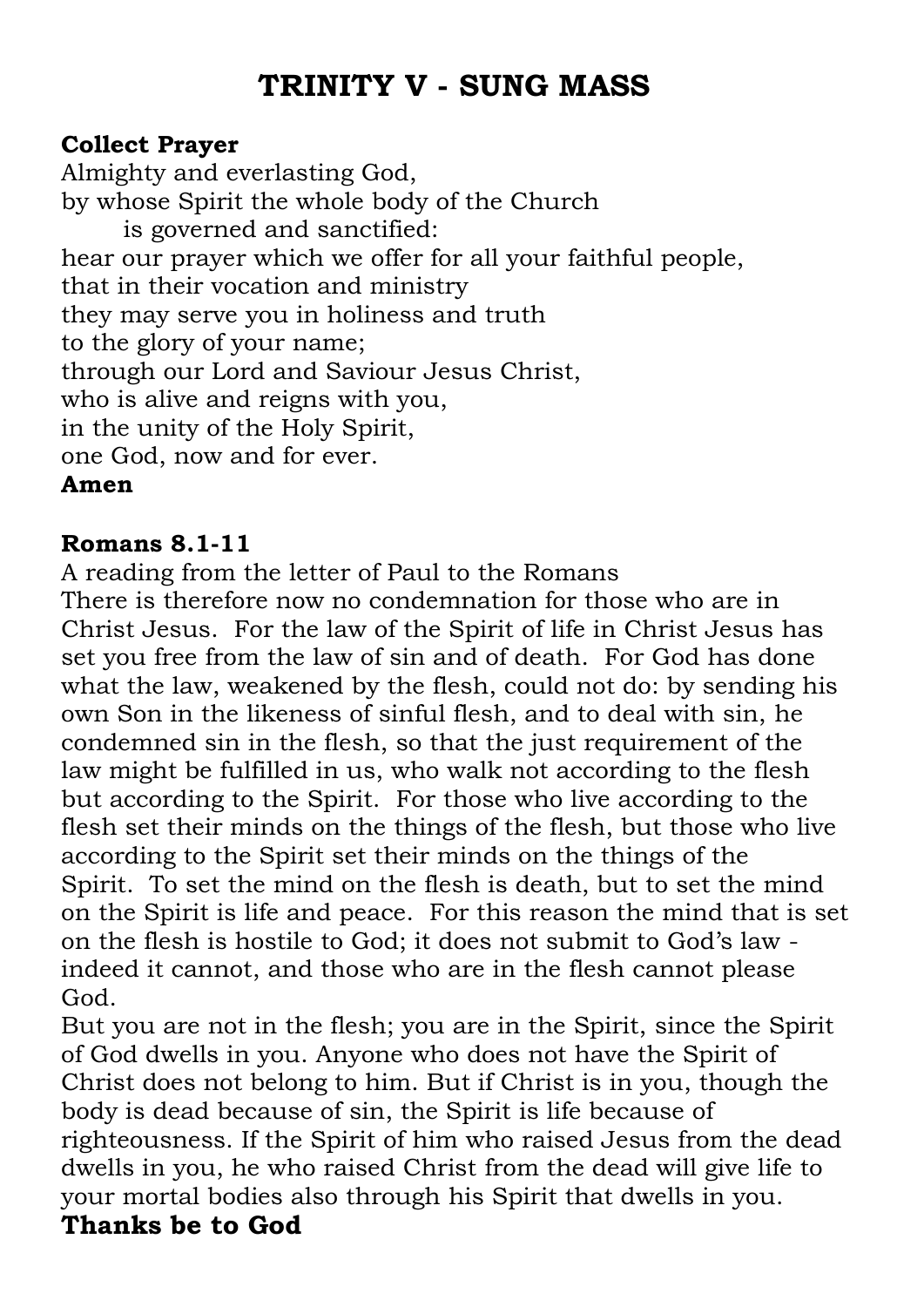## **Matthew 13.1-9, 18-23**

Listen to the Gospel of Christ according to Saint Matthew **Glory to you, O Lord**

That same day Jesus went out of the house and sat beside the lake. Such great crowds gathered around him that he got into a boat and sat there, while the whole crowd stood on the beach. And he told them many things in parables, saying: 'Listen! A sower went out to sow. And as he sowed, some seeds fell on the path, and the birds came and ate them up. Other seeds fell on rocky ground, where they did not have much soil, and they sprang up quickly, since they had no depth of soil. But when the sun rose, they were scorched; and since they had no root, they withered away. Other seeds fell among thorns, and the thorns grew up and choked them. Other seeds fell on good soil and brought forth grain, some a hundredfold, some sixty, some thirty. Let anyone with ears listen!'

'Hear then the parable of the sower. When anyone hears the word of the kingdom and does not understand it, the evil one comes and snatches away what is sown in the heart; this is what was sown on the path. As for what was sown on rocky ground, this is the one who hears the word and immediately receives it with joy; yet such a person has no root, but endures only for a while, and when trouble or persecution arises on account of the word, that person immediately falls away. As for what was sown among thorns, this is the one who hears the word, but the cares of the world and the lure of wealth choke the word, and it yields nothing. But as for what was sown on good soil, this is the one who hears the word and understands it, who indeed bears fruit and yields, in one case a hundredfold, in another sixty, and in another thirty.'

## **Praise to you, O Christ**